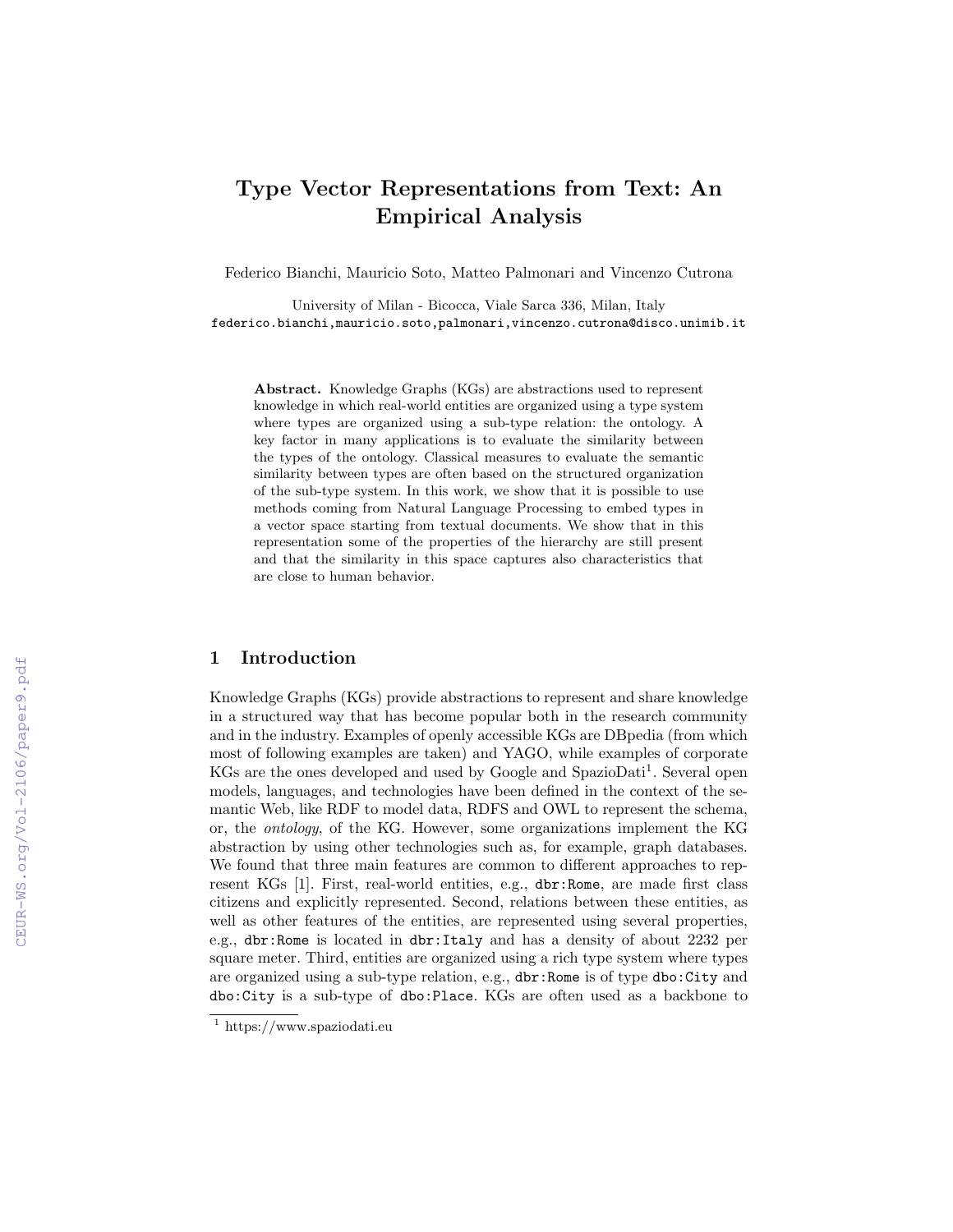support interoperability between various services and information sources. For example, entity linking algorithms find mentions of real-world entities in text, thus supporting different kinds of semantic text analytics that are even marketed by companies (e.g., Dandelion<sup>2</sup> by SpazioDati).

In addition, ontology concepts are organized into sub-type graphs by means of the rdfs:subClassOf property. Abstracting away from the specific language used to define the ontology<sup>3</sup>, the sub-type graph is a partially ordered set of types<sup>4</sup>, which constitutes the backbone of the ontology structure and can be also referred to as topology.

The evaluation of semantic similarity between ontology types is an important activity for several tasks like, for example, information retrieval [2].

We can distinguish two types of similarity relationship: semantic similarity and semantic relatedness. Semantic similarity captures the resemblance of entities respect to a more general conceptual term. Instead, semantic relatedness express the existence of a connection between entities independently in which measure they are similar (e.g., gasoline and cars are more related than a car and a bicycle, but these two elements are more similar than the former ones) [3]. Often, semantic similarity is considered as a special case of semantic relatedness. The most popular measures to evaluate the semantic similarity between ontology types are based on the sub-type graph [3, 4].

On the one hand, type similarity measures proposed in the literature tend to consider semantic similarity based on the topology of the type ontology [4]. On the other hand, recent measures of similarity between entities use vector representation of entities derived from the textual corpus [5, 6].

Semantic similarity metrics represent the commonality of two concepts relying on their hierarchical relations [4]. Most of the metrics proposed in the literature are path-based and measure the similarity between two concepts by computing the length of the path between the concepts in the type sub-graph and by considering their hierarchical depth. For example, dbo:SoccerPlayer and dbo:BasketballPlayer are similar in DBpedia since they share the same parent dbo:Athlete in the hierarchy. Known drawbacks of these approaches are that the semantic similarity of any two concepts with the same path length is the same (equal path problem), and also many concepts that share the same depth (hierarchical level) resulting in same similarity (depth problem). The obliviousness of path-based similarities of knowledge coming from concept relations in textual data leads to inconsistencies on the similarity measure. For example, distant nodes in the ontology hierarchy are not necessarily unrelated (e.g., dbo:SoccerPlayer and dbo:SoccerClub) while siblings types in the ontology

<sup>2</sup> http://dandelion.eu/

<sup>&</sup>lt;sup>3</sup> In most of this paper we will not adhere to OWL terminology, preferring the terms "types" and "sub-type" to the terms "concept" and "subclass", since the first ones stress the use of concepts that are defined as types of some entities in a KG; however, occasionally, we will use the term "concepts" as equivalent of "types", in particular when referring to related work

 $^4$  The notion of partially ordered set is preferred to the one of taxonomy because more general: many ontologies do not have a tree-shape like taxonomies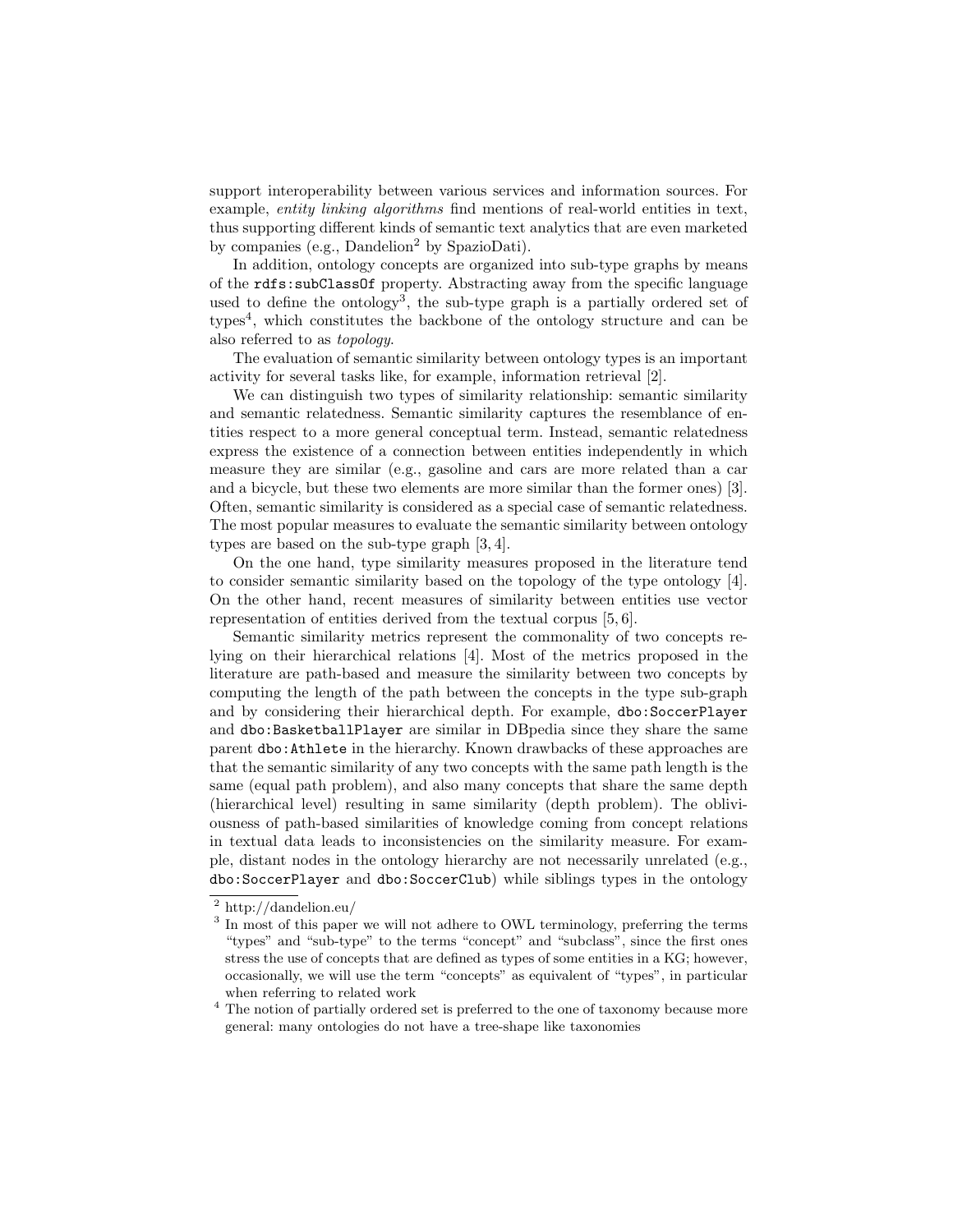might not be equally related (e.g., the similarity between sports vary across the type of sport).

Recent relatedness measures come from Natural Language Processing (NLP) and some of them are based on word embedding techniques. Word embeddings are defined under the distributional hypothesis, which states that words that appear in similar context have similar meaning [7]. Based on this premise word embeddings map words/entities into a small dimension vector space where similarity is based on the co-occurrence of words in a window across the text. Vector assignment attempts to place words that appear in similar contexts closer to each other. Word embeddings also capture intrinsic characteristics of the text like stereotypes [8], thus they are able to extract information about social aspects of the world.

Despite the advantageous features, word embeddings encompass a fundamental drawback: embeddings neglect the type ontological structure and (apparently) fail in representing type hierarchy.

Starting from a recent work [9], in this paper we study a model called Type to Vector for measuring the (contextual) similarity between concepts. The model considers text from a set of corpora which are disambiguated into entities and then mapped to (minimal) types. An embedding algorithm is then applied to this type-corpus and similarity between types is defined as the proximity of their vector representation. We show that our method, even without relying on the structure of the ontology, is able to meet some criteria desired by the path-based methods, such that the hierarchical depth assumption (the upperlevel concepts in the taxonomy are supposed to be more general and then have a smaller similarity), thus capturing topological properties from the concept ontology.

The paper is organized as follows: Section 2 describes some related works. Section 3 presents the Type to Vector model and Section 4 contains some experimental evidence of the properties of the model. The paper ends outlining some conclusions and future work directions in Section 5.

# 2 Related Work

In the last few year studies on ontology representations have been conducted. In the case of vector representation, different approaches investigated the usage of embeddings to represent ontologies.

In a recent work [10], a novel instance-based approach is presented. The authors created an ontology in the legal domain and trained a word2vec [11] model with a large corpus of legal documents. The trained model was then used to build the word embedding vectors of the instances and the class labels in the created ontology. Thus, in order to predict the best representative vector for each ontology class, a small number of candidate vectors were calculated using the word embeddings of the instances. The selected candidates are then used to train a machine learning model that predicts the best representative vector for each ontology class. Similarly, another approach [12] makes use of stacked auto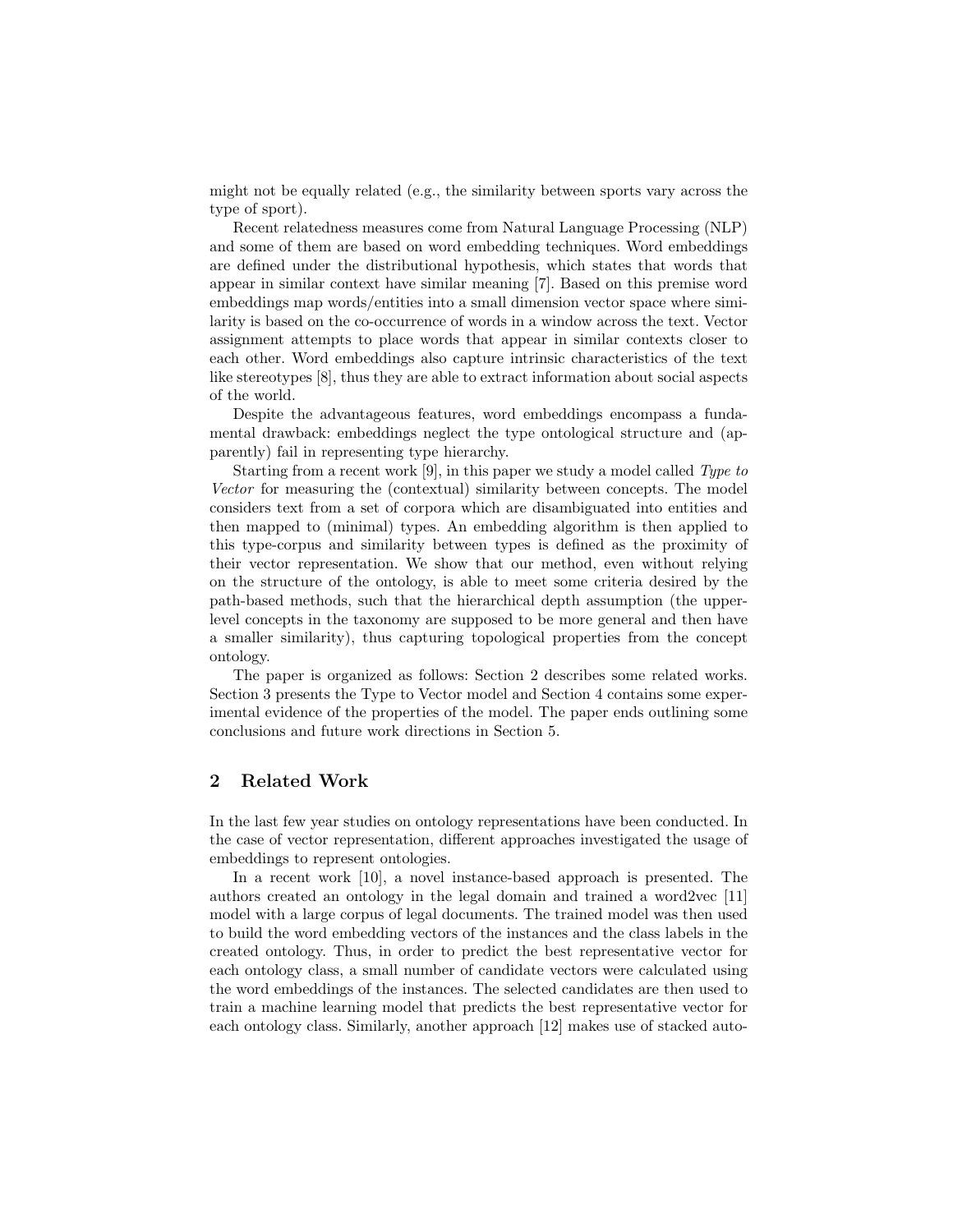encoder, to learn the vector representation of each entity from its description bag of words.

A recent approach [13] uses distributional hypothesis based embeddings for ontological representation in which a textual document is generated by considering axioms in an ontology as sentences of a text over which standard method like word2vec can be applied.

Differently from other approaches, here we study a different source of information (i.e., text corpora) that can add details to the representation, but we focus on texts that contain only disambiguated entities in order to train our word2vec model by looking at the concept co-occurrence, without taking into consideration the structure of the ontology, neither its information content (e.g., labels, descriptions, axioms). Approaches to embed entities in the vector space exists [6, 14, 15], but we do not focus on them because they do not directly take care of ontological concepts.

In literature, many path-based metrics for measuring the similarity between concepts are provided. These metrics rely on the ontological topology and consider the length of the path between the concepts and/or their hierarchical depth. One of the first path-based measure  $(path)$  is based on the shortest path length between concepts [16]. However, relying on the path distance between concepts leads to the equal path problem: two concepts with the same path length share the same semantic similarity. Because of this issue, other measures of similarity consider also the depth of concept in the ontology. For example, the wup measure computes the concept depth based on the Least Common Subsumer (LCS), which is the first common ancestor of the target concepts [17]. Even if this measure outperforms the previous one, relying on the concept depth has a drawback: concepts at the same hierarchical level share the same similarity (equal depth problem). In this scenario, some other path-based approaches start to use external evidence obtained from text in order to overcome both drawbacks.

A recent work on concept similarity proposed the weighted path length (wpath) metric to evaluate the similarity between concepts, by exploiting the statistical Information Content (IC) along with the topology [4]. The IC is computed on text corpora and it is used to assign a higher level to more specific entities. Since IC is based on the concept occurrences in text, each occurrence of a more specific concept implies the occurrence of its ancestor concepts. The objective of this method is to take advantage of structure-based methods for representing the distance between concepts in a taxonomy and to overcome the equal path and depth problems by using the IC between concepts to weight their path length.

## 3 Type to Vector

In a recent work [9] we have proposed a model to represent both entities and types in the vector space (Typed Entity Embeddings) starting from text. In this work, we want to analyze the properties of the type representation: the Type to Vector model (T2V). Starting from a textual corpus we can use Natural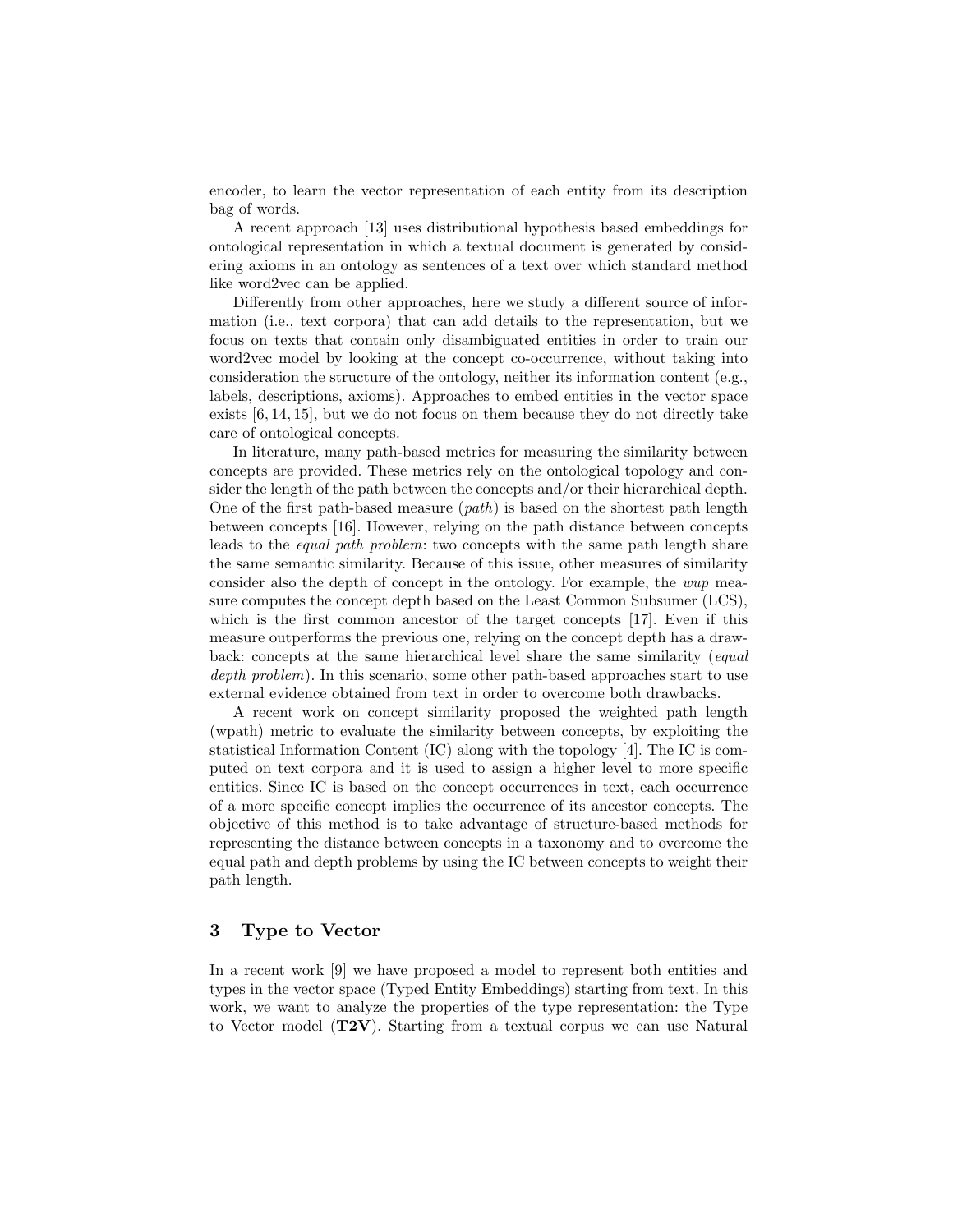Language Linking techniques to find entities inside text. We can thus create a document that contains only the entities that have been found in text. After this step, we can replace each entity with its own minimal type. Entities can have more than one minimal type: in the current version of the model, we select the first provided by dedicated resources<sup>5</sup>. The generated document contains only types coming from the KG so the last step of the process is to use word embeddings methods like word2vec to generate the embeddings for the types.

Word2vec takes in input a corpus and has two main parameters: the dimensionality of the desired embedded space and a window size that is used to span over the text and to define the co-occurrences context for the words (i.e., context for a word in word2vec is given by the word neighbors based on the window size).

These embeddings capture type-type co-occurrences and thus types that occur in similar context will be close to each other (e.g., dbo:SoccerPlayer will appear often near dbo:SoccerClub). With this approach we are not using possible relations between types, we are considering only the types of the entities. Figure 1 briefly summarizes the process used to generate the type embeddings. Once the types are embedded it is easy to evaluate the similarity (that is based on the distributional hypothesis) by evaluating the cosine similarity between the vector representations of the types.

Pros and Cons This model provides a fast way to embed an ontology in a vector space in which the distributional hypothesis holds. In the experiments section, we will show that this similarity can capture information that is often not captured by topological measures; this is due to the fact that we are considering an external source of information (i.e., text). Even by considering only the minimal type when building the document with types, we are able to generate vector representation also for types that are not leafs in the hierarchy. This happens because there exist entities that have as minimal type a type that is not a leaf, e.g., dbo:Agent and dbo:Organization. However, if a type does not appear in the text it is not represented and this can be a limitation of the model. Moreover, the approach depends on the quality of the annotation: if the annotation is wrong the added type will be wrong.

## 4 Experiments

In this section, we investigate the behavior of our model for representing the ontology in the vector space using distributional semantics. Objectives of these experiments are to show that: 1) linguistic regularities, which are present in classical word embedding models [11], are also present in our model that contains only types of an ontology; 2) some of the information of the hierarchy is preserved in the representation (e.g., more specific types are more similar than less specific types); 3) the similarity measure computed on pairs of types is uncorrelated with topological measures defined in the state of art; 4) the use of word embeddings methods allows to capture and introduce social meaning in the vector space

 $5 \text{ http://wik.i.dbpedia.org/ services-resources/documentation/datasets\#instancetypes}$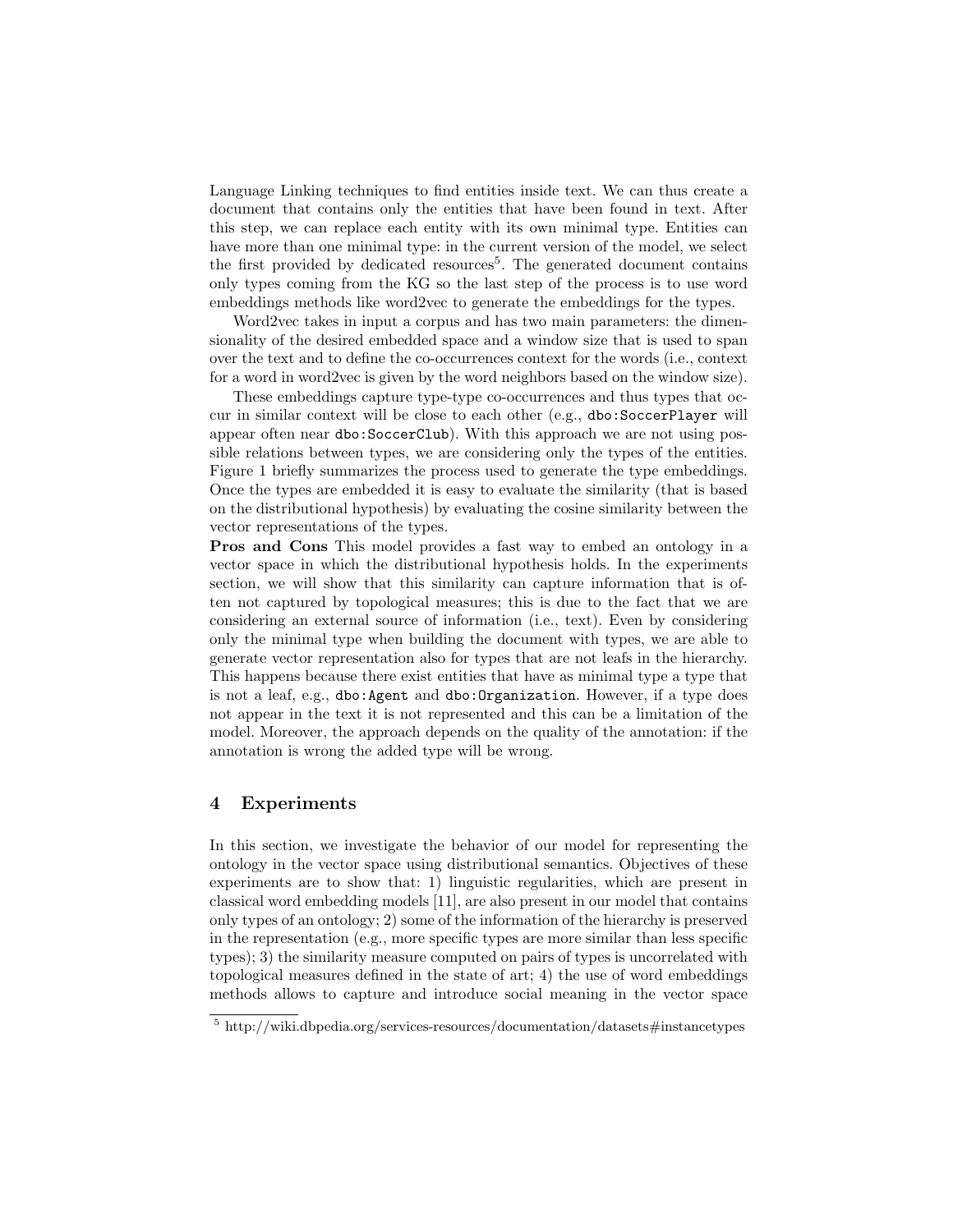

Fig. 1. Process to generate T2V considering text from DBpedia's abstracts

that replicates a human-like behavior in categorization tasks; 5) we can embed multiple classification systems in the same space and evaluate the similarity between them. Our experiments are based on the long abstracts contained in DBpedia 2016-04<sup>6</sup> and DBpedia Spotlight was used as annotator<sup>7</sup>. We used Wikidata 2016-04 dumps<sup>8</sup> for projecting two different categorization systems. The source code of our models and the gold standards are openly available on GitHub<sup>9</sup>. The word2vec implementation that we considered was the skipgram [11].

## 4.1 Analogical Reasoning with Types

To verify the quality of the alignment of our embedded representation we consider solving analogies in a similar way to what is usually done to evaluate word embeddings model. Word embeddings are able to represent linguistic regularities by using vector operations like  $v(bigger) - v(big) + v(small)$ ; operations result in a point in the space in which the nearest point should be the correct answer (i.e.,  $v(smaller)$ ). We want to apply the same methodology to evaluate our embedding of types. We tested the skip-gram model with two different sizes (100 and 200) with a window of 5.

Dataset Since our representation contains only types, we had to focus on analogies that are made with types. Since we could not find an analogical reasoning gold standard that contained types we created a dataset containing type analogies related to the Sports domain that in DBpedia has a good coverage (e.g.,

 $6$  http://wiki.dbpedia.org/dbpedia-version-2016-04

<sup>7</sup> http://demo.dbpedia-spotlight.org/

<sup>8</sup> https://tools.wmflabs.org/wikidata-exports/rdf/exports/20160425/

 $9 \text{ https://github.com/vinid/type2vec}$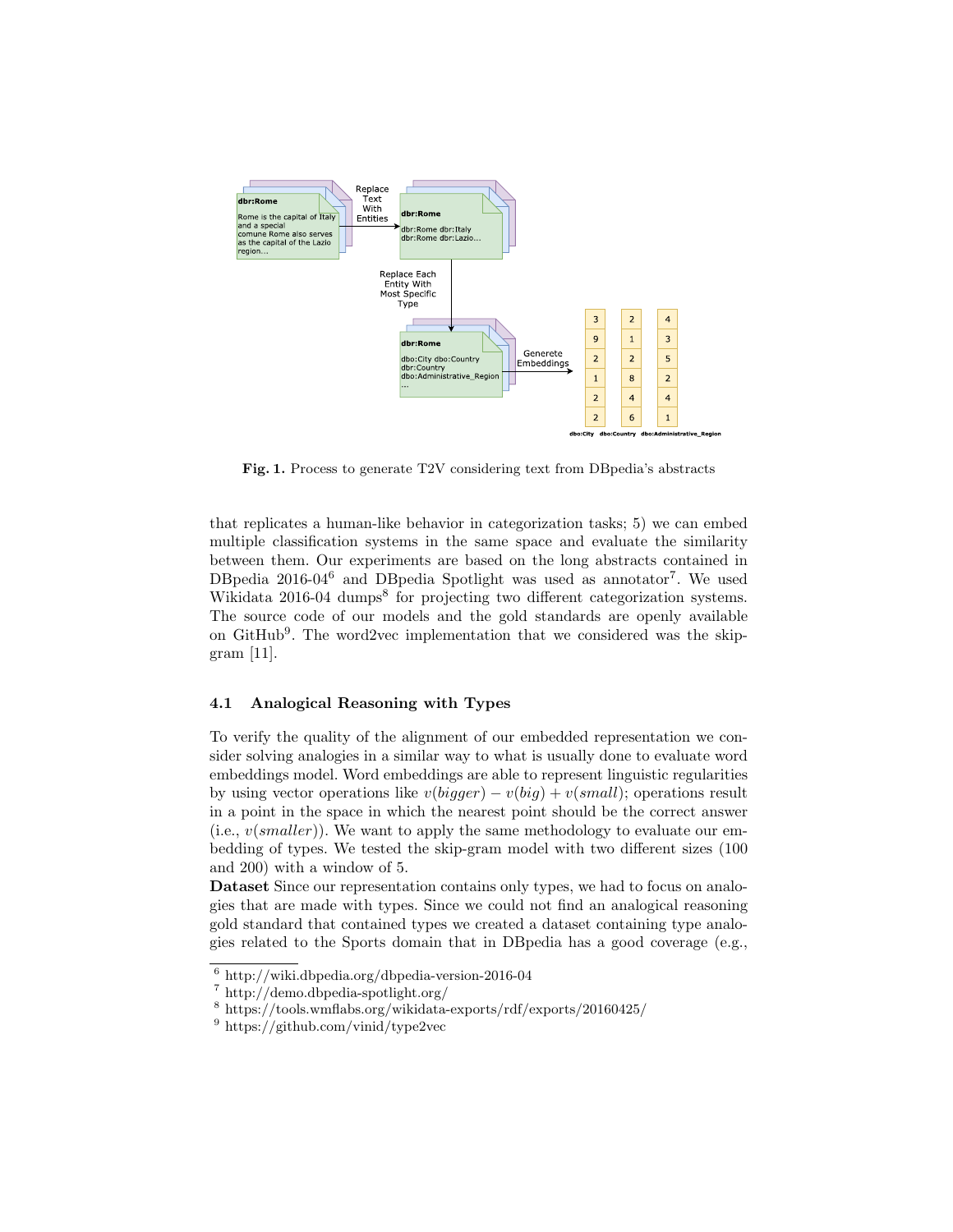dbo:SoccerPlayer is to dbo:SoccerLeague as dbo:BasketballPlayer is to dbo:BasketballLeague). Our dataset contains 868 analogies.

Results Table 1 shows the results obtained by our model on the analogical task in function of the precision (P) (number of analogies solved by considering the closest point to the analogical vector operation of the model) and of the mean relative rank (MRR). Interestingly half of the answers are found in the first position of the dataset and most of them (98%) are found in the top 5 list. One important aspect is that there is a slight variation in the results when considering different parameterizations. Given this result, we decided to use the combination (200, 5) also for the other experimental tasks.

Table 1. Results on the analogical reasoning task

|             |      | Precision Precision@2 Precision@5 MRR@2 MRR@5 |      |      |      |
|-------------|------|-----------------------------------------------|------|------|------|
| T2V(200, 5) | 0.50 | 0.85                                          | 0.98 | 0.68 | 0.77 |
| T2V(100, 5) | 0.47 | 0.76                                          | 0.93 | 0.61 | 0.67 |

#### 4.2 T2V Similarity with respect to depth and distance

As mentioned before, a desired property of our model is that similarity between siblings should increase with the depth of the ontology. This property should holds since the more in-depth we go in an ontology the higher the number of the characteristics shared between nodes: dbo:SoccerPlayer and dbo:BasketballPlayer should be more similar than their parent (dbo:Athlete) and one of the siblings of their parent (e.g., dbo:Politician). To evaluate the amount of information that siblings represent we compute a value that measures how much the siblings represent similar things. Given a parent  $p$  and the set of its children  $C(p)$ , we call *Children Information Distribution (CID)* the average similarity of siblings  $c_i \in C(p)$ . The CID of a parent is thus the average similarity between all the possible pairs of its children.

$$
CID(p) = \begin{cases} 1 & \text{if } p \text{ is a leaf or } |C(p)| = 1\\ \frac{1}{|C(p)|} \sum sim(c_1, c_2)_{\forall c_1, c_2 \in C(p), c_1 \neq c_2}, & \text{otherwise} \end{cases}
$$

In Figure 2 we show an actual example of the CID values computed on a small piece of the DBpedia Ontology: the CID of Agent is lower than the one of its children.

Depth Since we believe that siblings that are found in a deeper level of the ontology are more similar to each other we selected all the path from the root (dbo:Thing) to a leaf and we computed the CID of each node on the path (without considering leaves, because they have  $CID = 1$  in the formula) obtaining 54 different paths (409 paths were found but we had to remove leafs from those).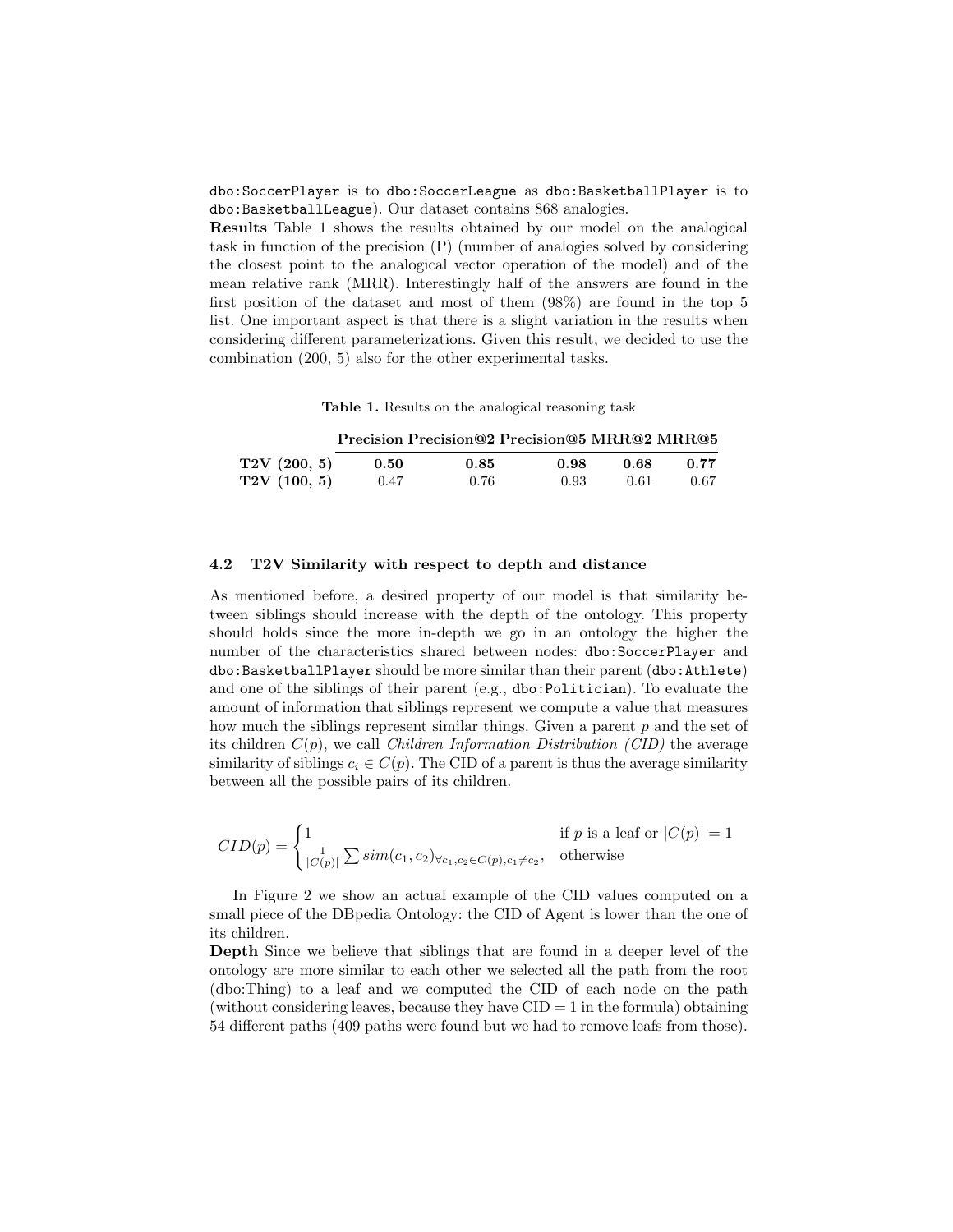We normalized the depth of each path in  $[0, 1]$ , thus obtaining the relative depth of each node in the path with its CID. In Figure 3 we plot the relative depth and the CID, which are binned using a window of 0.2 for the relative depth and averaging the CIDs in the bin. The plot shows that the CID increases with





Fig. 2. Nodes that are in deeper sections of the ontology tend to have have an higher CID

Fig. 3. As we go deeper in the ontology the CID becomes higher

length. We identify an outlier that is the first bar of the plot: it is higher than the second one. This is due to the fact that the type dbo:Thing has an higher CID than one of its children, dbo:Agent, which is present in most of the paths. Some dbo:Agent children are not present in the adopted text corpus (e.g, dbo:Family) because they are not used with high frequency. Average CID of the children of Thing is actually 0.36, higher than the CID of Thing itself, 0.18. Interestingly, while topological similarity measures try to force this property [4], in our case this property is intrinsically inherit by the model construction.

Distance We also wanted to compare if in our model there was a relation between path distance and vector similarity of two types. Usually, the semantic similarity should decrease with the increase of the distance. We thus randomly selected pairs of nodes in our representation and computed their distance and their vector similarity. Eventually, we computed the Pearson correlation between these two variables. We found out that there seems to be no relation between topological distance between two nodes and their similarity: correlation is equal to -0.2. This is a result of the closeness of types that are used often together in text (e.g., dbo:SoccerPlayer and dbo:SoccerClub) but that are far inside the ontology.

#### 4.3 Comparison with Topological Measures

In this section we want to compare the similarity computed by T2V with the similarities computed by state-of-the-art measures. To test the information captured by our measure with respect to the others, we collect all the pairs of types and compute the vector similarity between those pairs using T2V, among with different similarity measures defined in the state of the art. We consider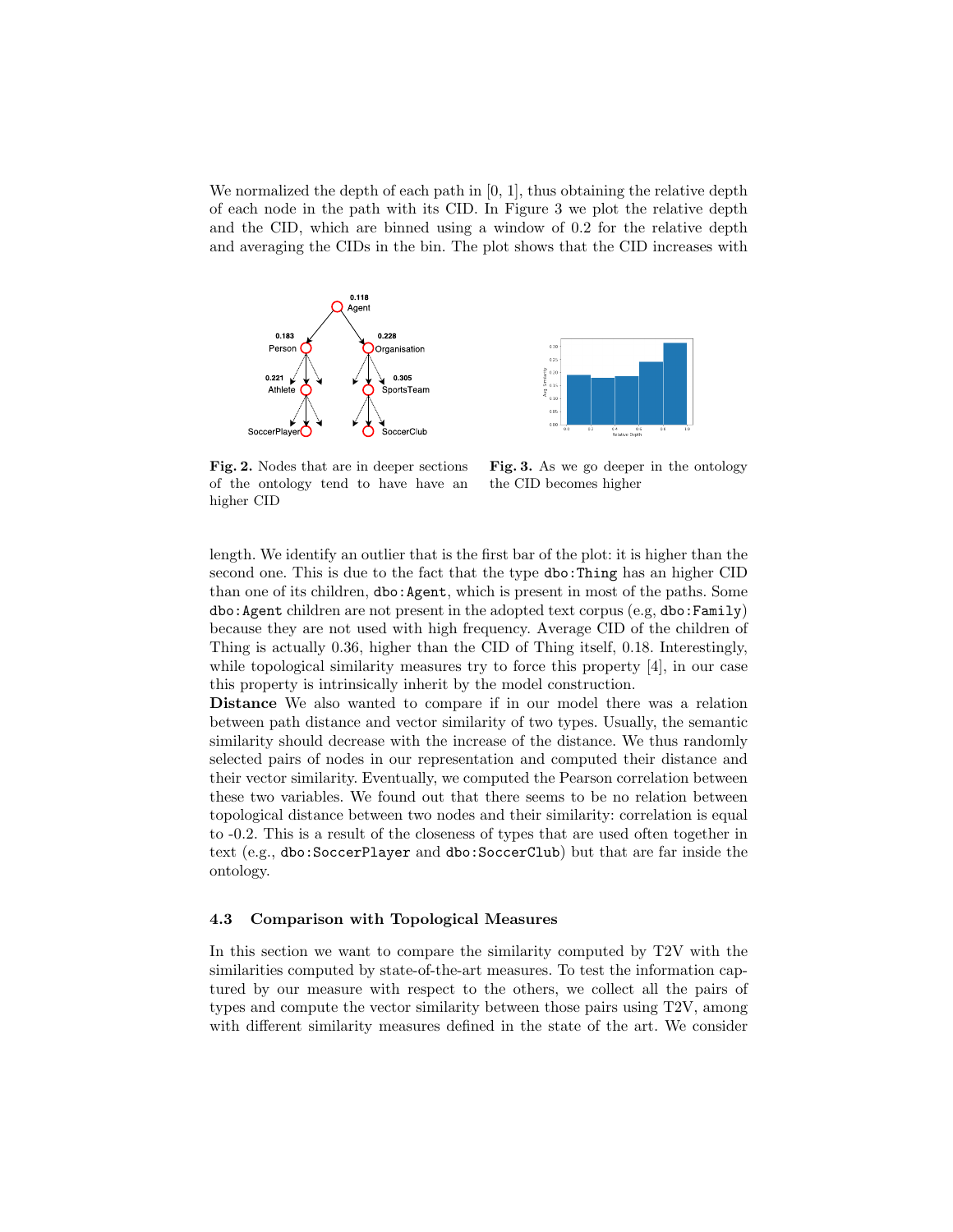wpath, wup and path. Finally, we evaluate the Pearson correlation between these measures.

Results Table 2 shows the results. As we expected, since our measure uses information that is not accessible to topological ones, the correlation is low. Vice versa, our measures can not directly access to the structure of the ontology and thus those measures are more correlated one with each other. Our model tends to give higher similarity scores to those types that are used in the same context (i.e., dbo:Vein and dbo:Artery).

Table 2. Correlation comparison between T2V and topological measures

|             |              | path wup wpath T2V |                   |
|-------------|--------------|--------------------|-------------------|
| path        | 1.00 0.87    |                    | 0.94 0.30         |
| wup         | $0.87$ 1.00  |                    | 0.93 0.33         |
| wpath       | 0.94 0.93    |                    | $1.00 \quad 0.36$ |
| ${\rm T2V}$ | $0.30\ 0.33$ |                    | $0.36$ 1.00       |

#### 4.4 User Study on Type Similarity

We studied the effect of the similarity between types by considering a simple categorization task in which we involved 5 users that had already some experience with the semantic web.

Methodology We selected 31 nodes from the DBpedia Ontology and for each one we retrieved its most similar sibling and its least similar sibling (which correspond, respectively, to the nearest and to the farthest siblings in the space). As instance, the most similar sibling of dbo:President is dbo:PrimeMinister, while the least similar is dbo: Mayor. Users were given the first node (dbo: President) and were asked to decide which of the two siblings they considered more similar. Users were forced to give an answer even in contexts in which it was not immediately clear which element was the most similar (e.g., is dbo: Skyscraper more similar to dbo: Hospital or dbo: Museum?). A strong bias in this experiment is that the two available options were chosen by considering their position in the vector space.

Results Resulting categorizations provided by user were quite similar, the 5 users agreed on many questions. Since the agreement between the user was high we used Gwet AC1 [18] to compute the level of agreement between users, obtaining a level of agreement equal to 0.9, not distant from 1 (that represents unanimity). If we consider the majority vote on the collected answers, we see that the answer is always the most similar sibling. This is an interesting result because it shows that this corpus-based similarity on concepts can capture human-like behavior.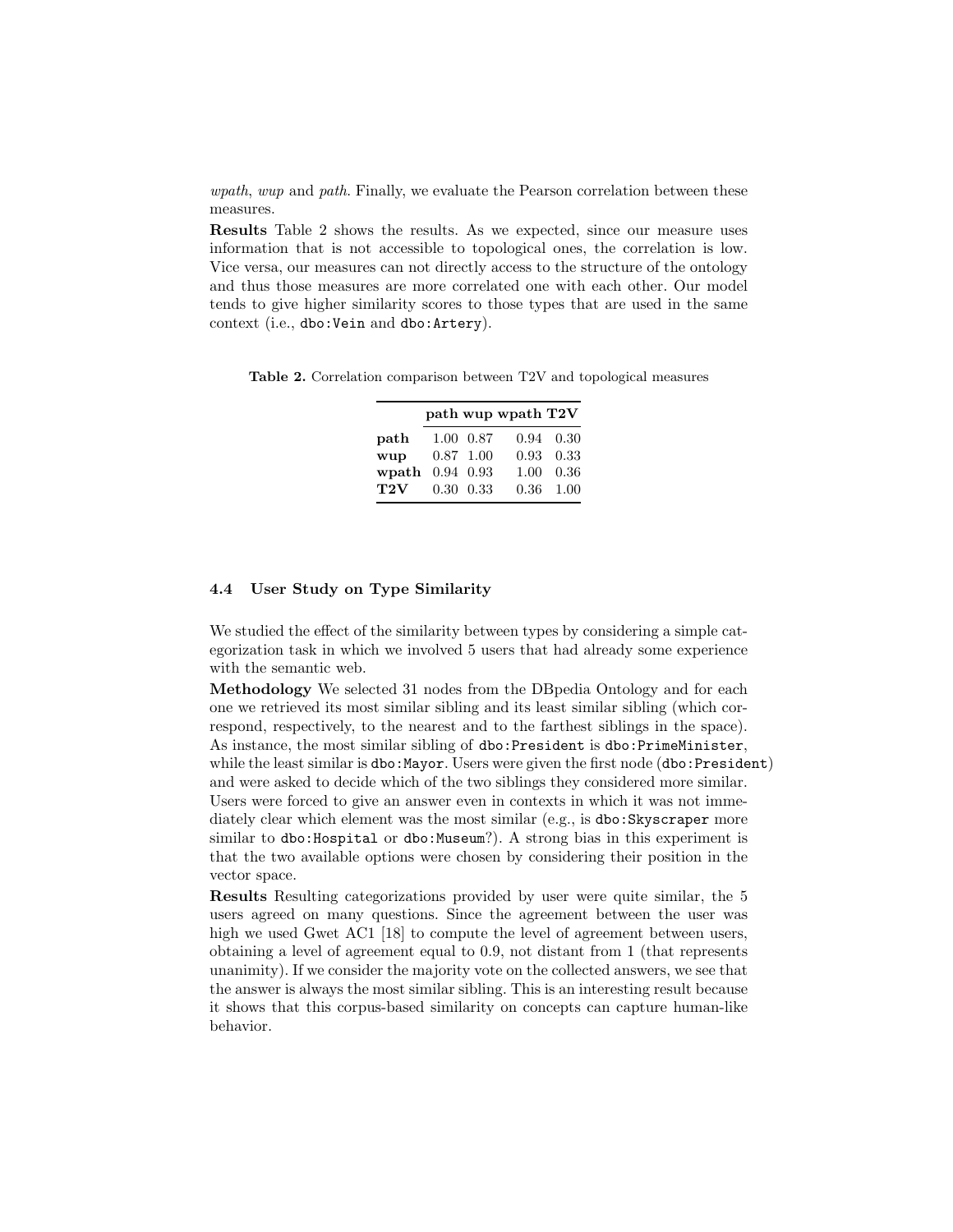#### 4.5 Projecting Different Classification Systems in the Same Space

In the following, we show that is possible to generalize our model to represent different ontologies in the same vector space. As a result of this representation, we are able to detect similar types of different ontologies in the space. Moreover, if the similarity between two types is high it means that the two are used in the same contexts, and thus they might be representing the same type. This might be useful in the context of equivalent class relations in KG, that allow linking equivalent types of different ontologies.

Methodology We generate a mixed embedding that contains types represented both in DBpedia and Wikidata ontologies by considering DBpedia Ontology and the instance of hierarchy provided by Wikidata. The generation of the document is akin to the one presented in Figure 2 with one difference: during the type replacement phase, for each entity we select with probability 0.5 the type coming from the respective Wikidata entity (by first mapping DBpedia's URI to Wikipedia's one, and then to Wikidata's one) or the type of the entity itself in DBpedia. With this approach, we build a mixed corpus that contains types of the two different knowledge bases. Skip-gram is then applied to the corpus to generate embeddings. Differently, from before, the combined representation is embedded in 100-dimensional vector space in which we would like to see similar types from the two different ontology to be close to each other. Our intuition suggests that since we are replacing different types of the same entities, our embedded representation should show equivalent types near to each other (i.e., those types that are used in the same contexts).

Results In Table 3 we show an example of the most similar types. Non-marked pairs are those for which already exists an equivalent class relation in DBpedia. One important aspect of our similarity is that it does not consider syntactic or topological information to find the mappings.

| Wikidata (label)                                                                    | <b>D</b> Bpedia | Sim  |
|-------------------------------------------------------------------------------------|-----------------|------|
| Q4498974 (ice hokey team)                                                           | HockeyTeam      | 0.99 |
| $Q5107$ (continent)                                                                 | Continent       | 0.99 |
| Q17374546 <sup>*</sup> (Australian rules football club) AustralianFootballTeam 0.99 |                 |      |
| $Q3001412*$ (horse race)                                                            | HorseRace       | 0.98 |
| $Q4022$ (river)                                                                     | River           | 0.98 |
| $Q46970$ (airline)                                                                  | Airline         | 0.98 |
| Q18127 (record label)                                                               | RecordLabel     | 0.98 |
| $Q13027888*$ (baseball team)                                                        | BaseballTeam    | 0.98 |
| $Q11424$ (film)                                                                     | Film            | 0.98 |
| $Q1075*$ (color)                                                                    | Colour          | 0.98 |

Table 3. Top similar Wikidata entity and DBpedia class pairs

Equivalent classes not defined in the KG are also found in the model. Some examples of these types are reported in Table 4.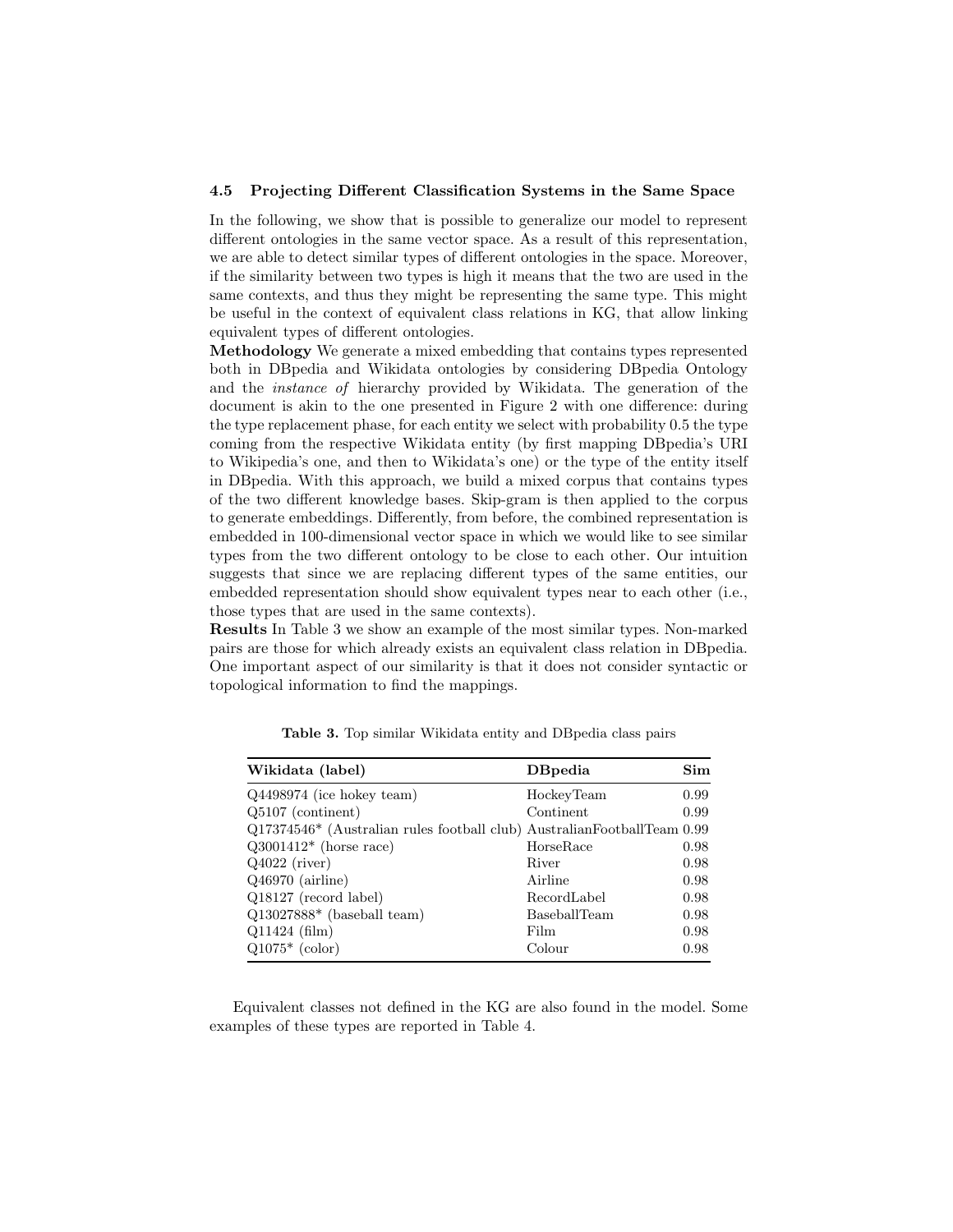Table 4. Examples of similar types that have not an equivalent class relation

|                                         | Nearest Point Label |                                     |      |
|-----------------------------------------|---------------------|-------------------------------------|------|
| $dbo:$ AmericanFootballTeam $Q17156793$ |                     | American football team              | 0.95 |
| dbo:Earthquake                          | Q7944               | earthquake                          | 0.91 |
| dbo:Diocese                             | Q3146899            | diocese of the Catholic Church 0.93 |      |

We also computed the number of correct equivalent classes (by considering DBpedia mappings as a gold standard) we find as top-similar pairs of wikidata and DBpedia types in our representation. Table 5 shows the result of this analysis. It is evident that the number of matched elements decreases as we get far away from the pairs that have the highest similarity. There are some errors that might be considered for a more detailed analysis: dbo:Aircraft has Q11436 (aircraft) as equivalent class, while our model suggested Q15056993 (aircraft family). This depends on the fact that aircrafts in Wikidata are usually instance of aircraft family and subclass of a descendant of aircraft. We did not consider the subclass of relation in our embedding and that might be the cause of the error.

Table 5. Percentage of matched equivalent classes for the top similar pairs in the representation

|                 |      |      |      |      | Top-5 Top-10 Top-15 Top-50 Top-100 |
|-----------------|------|------|------|------|------------------------------------|
| $\rm Matched\%$ | 1.00 | 0.90 | 0.80 | 0.62 | 0.51                               |

# 5 Conclusion and Future Work

In this work we have proposed a simple model to represent types of entities in the vector space. We also studied some of the properties of this model and we realized that some of the properties that we had in the ontology (e.g., deeper siblings are more similar to each others than ancestors) are also present in our representation. We also showed with a simple user study that this representation computes similarity in a way that is similar to what human do. Finally we have shown that we can project multiple classification systems in the same vector space with the possibility of having similar types in different ontologies close to each other.

While these results are promising we intend to extend this approach in different way: we would like to combine our findings with topological similarity measures. Also, since we can project multiple representation in the same vector space, we believe that our approach can be used for ontology matching tasks.